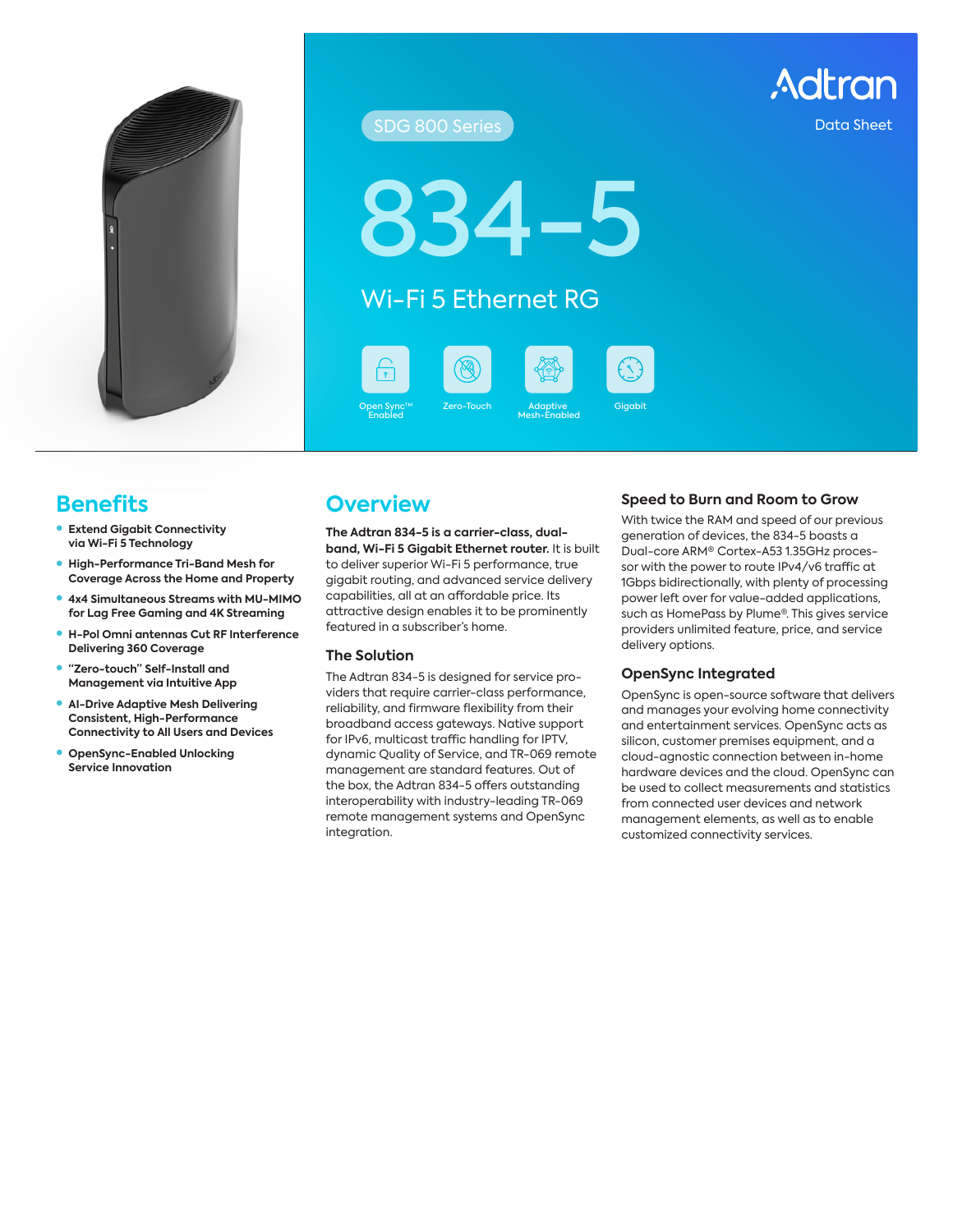### **Product Specifications**

#### **Ethernet Interfaces**

- 4x 10/100/1000BASE-T LAN Ports
- 1x 10/100/1000BASE-T WAN Port
- MDI/MDI-X Automatically Sense
- RJ-45 Ports with Integrated Link and Activity LEDs

#### **Ethernet Services**

- Symmetric 1 Gbps Throughput
- 802.1D Bridging
- 802.1x Authentication
- Virtual Switch Based on 802.1q VLAN
- VLAN Tagging/Detagging per Ethernet Port
- VLAN Stacking (Q-in-Q) and VLAN Translation
- IP ToS/DSCP to 802.1p Mapping
- Quality of Service (QoS)
- VLAN-ID
- 802.1p Bit
- DSCP to p Bit Translation
- Marking/Remarking of 802.1p
- IGMP v2/v3 Snooping
- Broadcast/Multicast Rate Limiting

#### **Gateway Features**

- Multiple WAN Services
	- $\bullet$  DHCPv4/v6
	- $\bullet$  RFC2516 PPPoE
	- PPPoE Pass-Through
	- RFC5072 IPv6 over PPP
- DNS Proxy Server
- Dynamic DNS Client
- DHCP Server, Client and Relay
- DHCP Options 60 and 121
- NAPT and NAT
- IGMPv2/v3 Proxy and Snooping
- LAN port to VLAN Mapping
- Port Forwarding
- Universal Plug and Play (UPnP)
- Network Time Protocol (NTP)
- Firewall with Stateful Packet Inspection
- IPv6
	- Stateless Address Autoconfiguration (SLAAC)
	- DHCPv6
	- PPPoEv6
	- DNSv6
	- DS-Lite

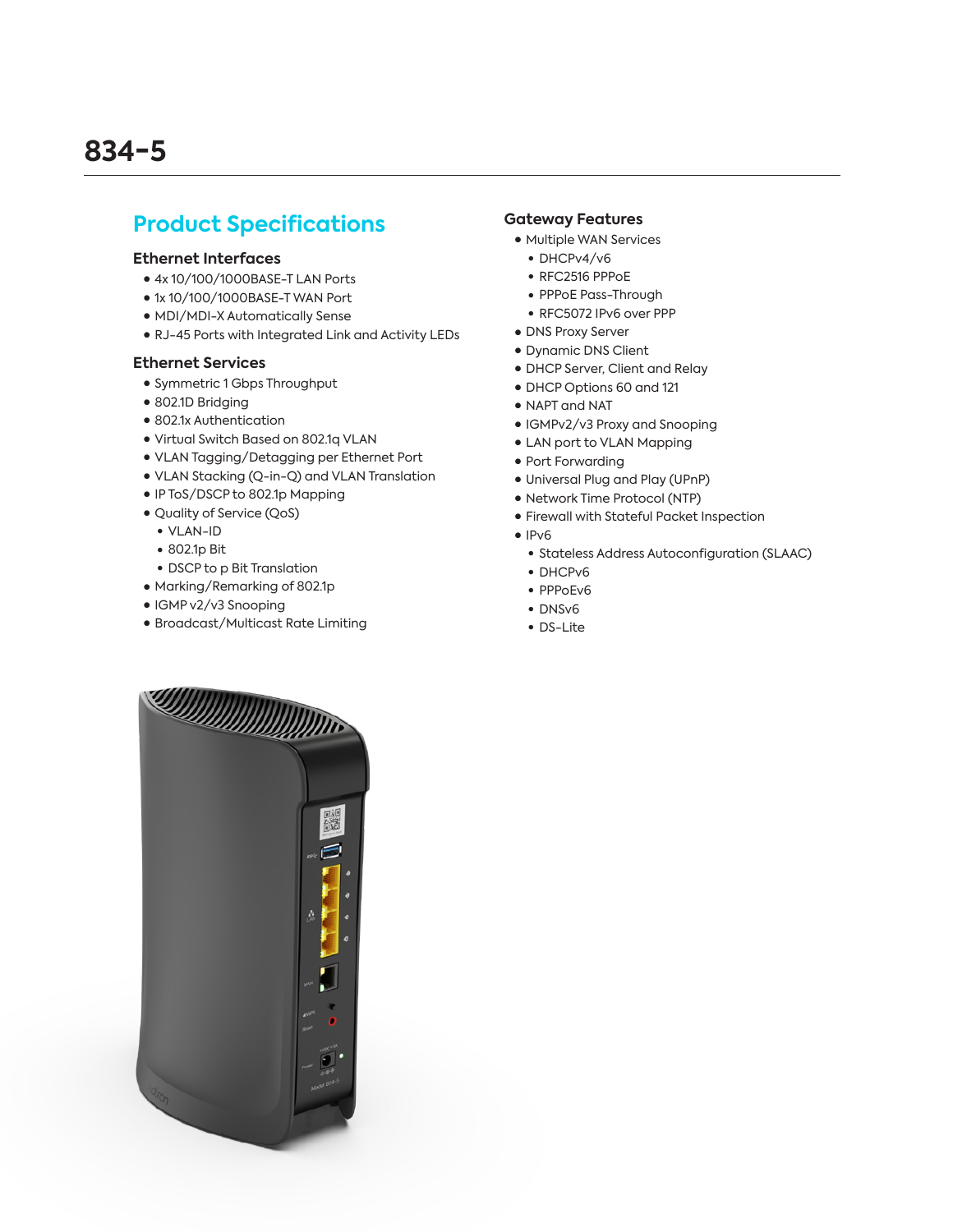#### **WLAN Interface**

- Compliant with IEEE 802.11 b/g/n/ac
- Dynamic Frequency Selection
- Multiregion Support
- Dual Band Radios
	- $\bullet$  2.4 GHz 4x4
	- $\bullet$  5.0 GHz 4x4
- WPA2 Support
- Bluetooth 5.0
- Push Button WPS

### **USB Interface**

- 1 USB Host Interface
- Compliant to USB 3.0

#### **Dimensions**

- 9.8 in x 3.5 in x 7.7 in (249 mm x 90 mm x 195 mm (Height x Width x Depth))
- ● 2.6 lbs (1176 gm)

### **Ordering Information**

| Equipment | Region                  | Part No.   |
|-----------|-------------------------|------------|
| SDG 834-5 | North & Central America | 17600021F1 |
|           | United Kingdom          | 17600021F2 |
|           | European Union          | 17600021F3 |
|           | Australia/New Zealand   | 17600021F4 |